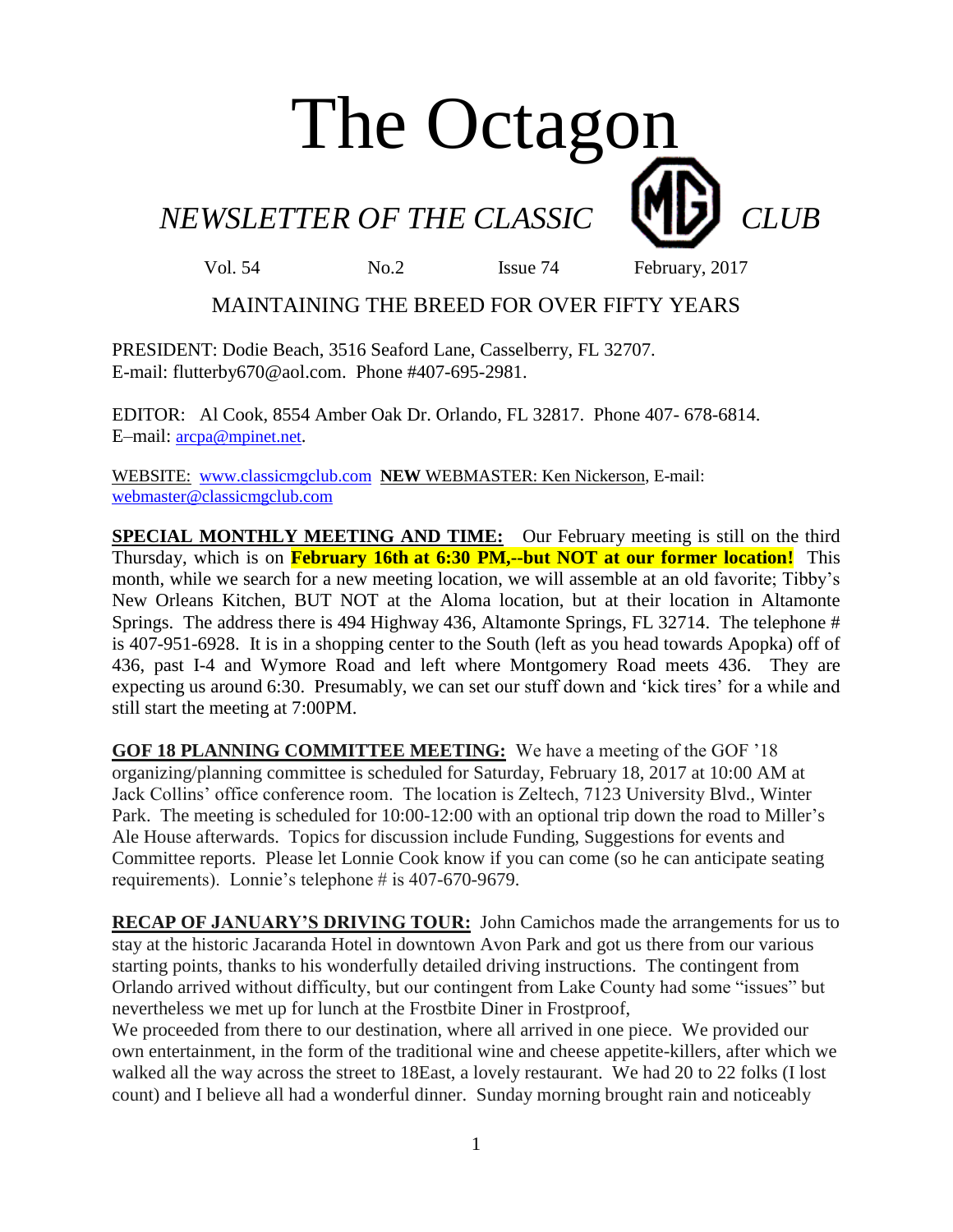cooler weather. After breakfast, many folks divided up in to their various geographical locations and headed home. A group of 8 or 9 continued with the plan and headed home by way of Kissimmee and shared lunch at the delicious Three Sister's Speakeasy Café. The rain was clearing away when we headed home after an excellent MG Driving Event. Thanks again John and Jean!

**REVISION TO CLUB ROSTER:** We are updating our club roster and newsletter mailing list. To continue to receive the newsletter, please send the following information to Lonnie Cook, lonniecook@aol.com

- > First, Last, and Spouse Name
- > Email Address (spouse email, too if you want.)
- > Postal Mailing Address
- > Home, Business, Cell Phone numbers (spouse phone numbers, too, if you want.)
- > MG(s) and Brit-cars that you own.

#### **WELCOME TO NEW MEMBERS:**

Matthew Wagner from Casselberry. Matt purchased his 1978 MGB from his father last August. Good to see it stay in the family.

Nicholas Vincent from downtown Orlando contacted us via the CMGC website. Nick's 1964 MGB was recently delivered to him from the Northeast. After a few tweaks, it will be on the road.

**FEBRUARY DRIVING EVENT:** February 25<sup>th</sup> is a special opportunity to engage MG fans from up North. John and Sharon Spadaro have been in contact with a group of MG'ers coming to the area via Auto Train who are eager to meet fellow MG enthusiasts. The event will be a picnic in Gilbert Park (near the boat ramp). The park is rented from 11:00 to 2:00 and our guests are expected between 12:30 and 1:00. We need your RSVP to the Spadaros at 352-357-8812 or e-mail: John [JJS852@aol.com](mailto:JJS852@aol.com) or Sharon [SAS852@aol.com](mailto:SAS852@aol.com) to plan for food, etc. John and Sharon passed out a flyer at the last meeting. Here it is (attached).

### **CLASSIC MG CLUB NAME TAG**

John Camichos has arranged for a terrific name tag that is an exact replica of the original club badge developed by Blair Engle, shortly after the Club was formed. It has a brushed metallic plastic with magnetic clasp. Cost about \$15.00. Order from:

> Acme Sign & Stamp 822 N Mills Ave Orlando, FL 32803 [\(407\) 898-5550](javascript:void(0))